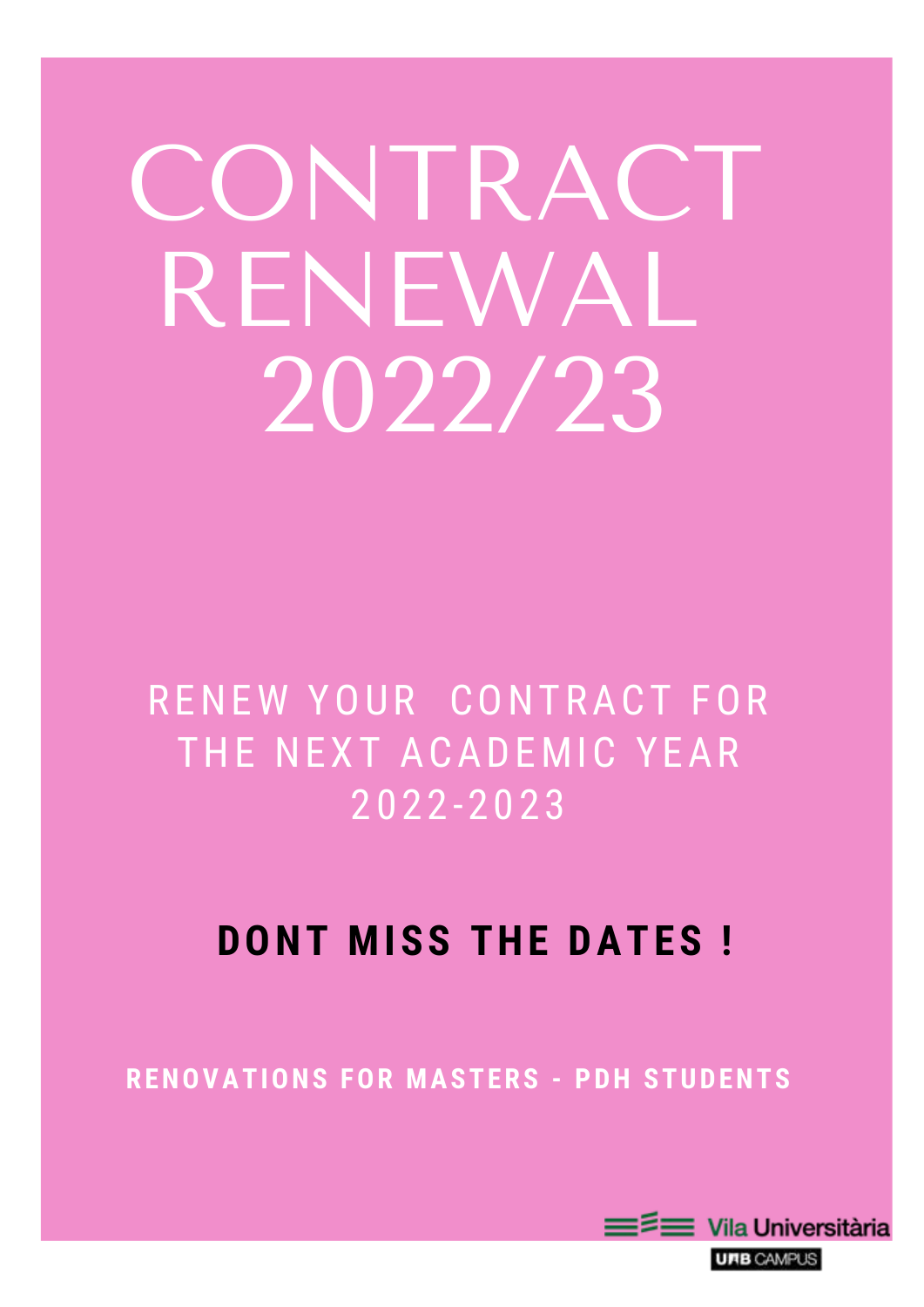# RENOVATION PERIOD

RENEWAL OF THE CONTRACT IN THE SAME FLAT AND SAME CONDITIONS

### FROM 2ND TO 13TH MAY

### RENEWAL OF THE CONTRACT IN A DIFFERENT FLAT



### **IMPORTANT: FOR MAKE SURE THE RENOVATION, YOU HAVE TO DO IT IN THE SPECI F IED DATES. OUT OF THE DATES WE DON´T GUARANTEE THE RENOVATION**



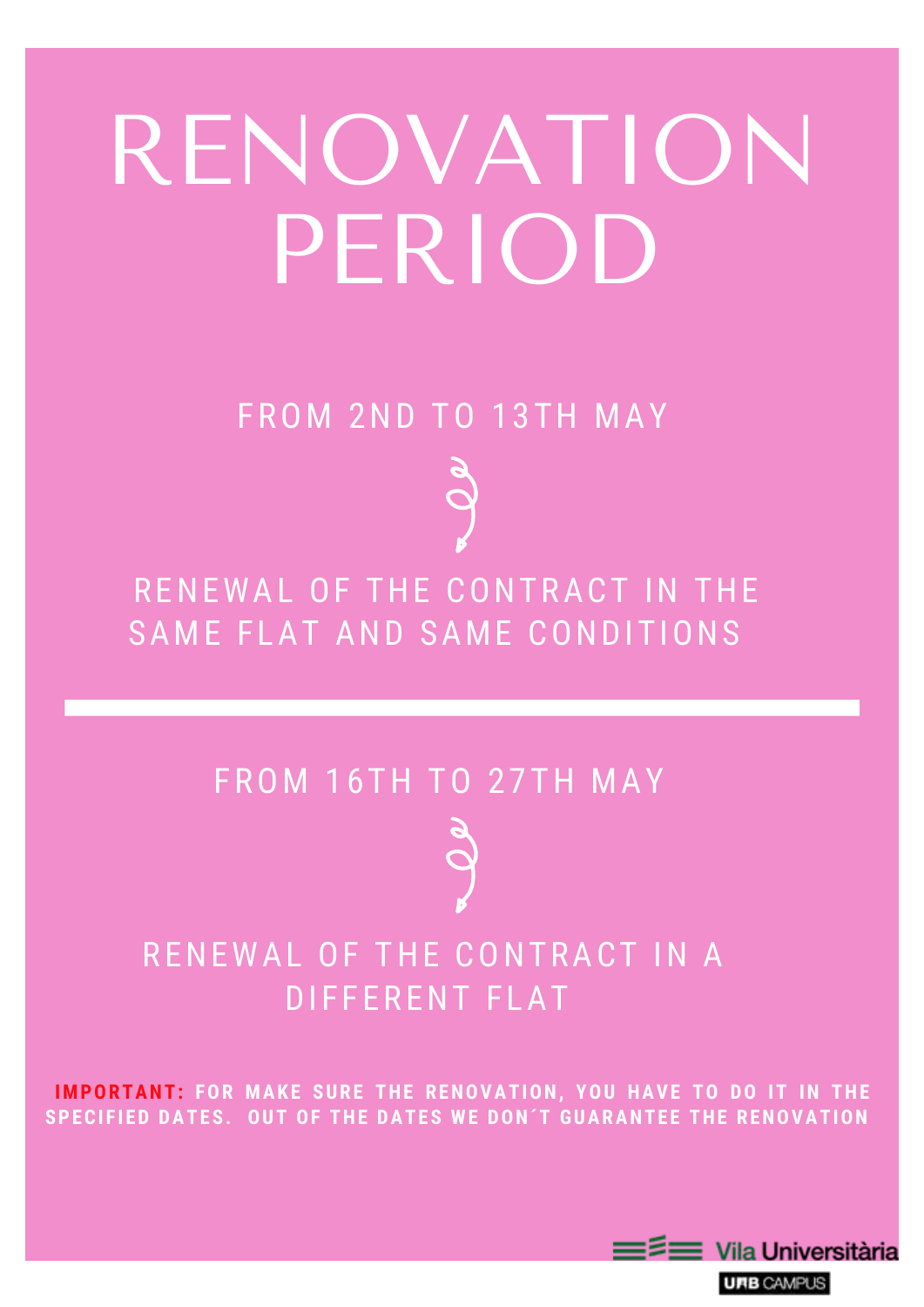

### **THE MINIMUM CONTRACT IS 4 CONSECUTIVE MONTHS**

#### **BED AND KITCHEN EQUIPMENT INCLUDED**

**THE PRICE INCLUDES ELECTRICITY , WATER AND COMMUNITY EXPENSES. BESID A WEEKLY CLEANESS AND FREE ENTRANCE TO THE SAF .**

**THE SERVICES AREN´T UNL IMITED. THE EXCESS WI L L BE PAID APART**





### PRICES €

# **TYPE Q INDIVIDUAL TYPE Q SHARED 427€**

**825€**

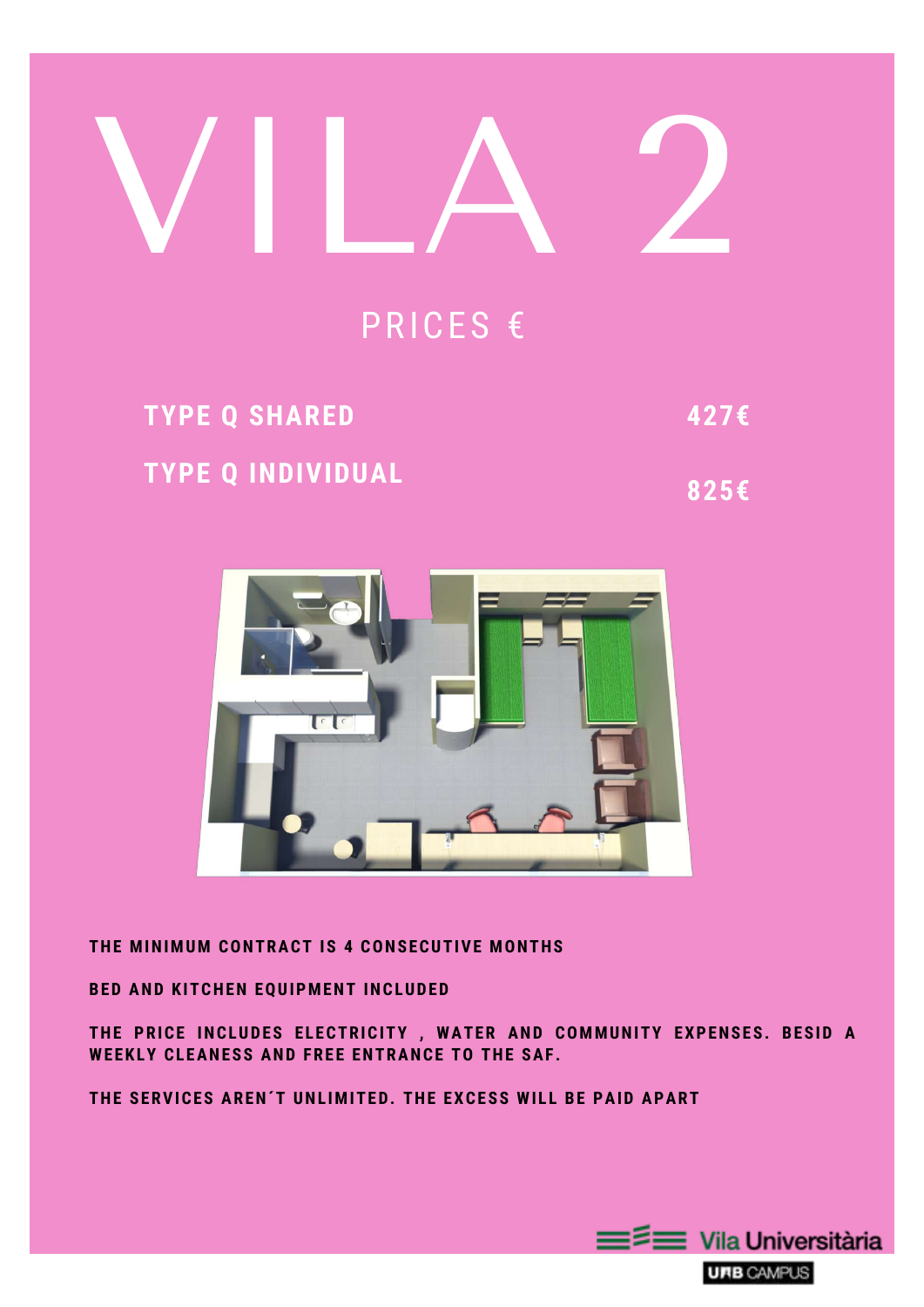# VILA 1

#### **THE MINIMUM CONTRACT IS 4 CONSECUTIVE MONTHS**

### **BED AND KITCHEN EQUIPMENT NOT INCLUDED**

**PRICE FOR 10 MONTHS: THE PRICE DOES NOT INCLUDE ELECTRICITY , WATER AND COMMUNITY EXPENSES. INDIVIDUAL METERS FOR L IGHT AND WATER PER F LAT.**

**PRICE FOR LESS THAN 10 MONTHS: THE PRICE INCLUDES ELECTRICITY, WATER AND COMMUNITY EXPENSES.**





### PRICES €

**TYPE B SHARED 353€ LESS THAN 10 MONTHS**

### **TYPE B SHARED 245€ 10 MONTHS**

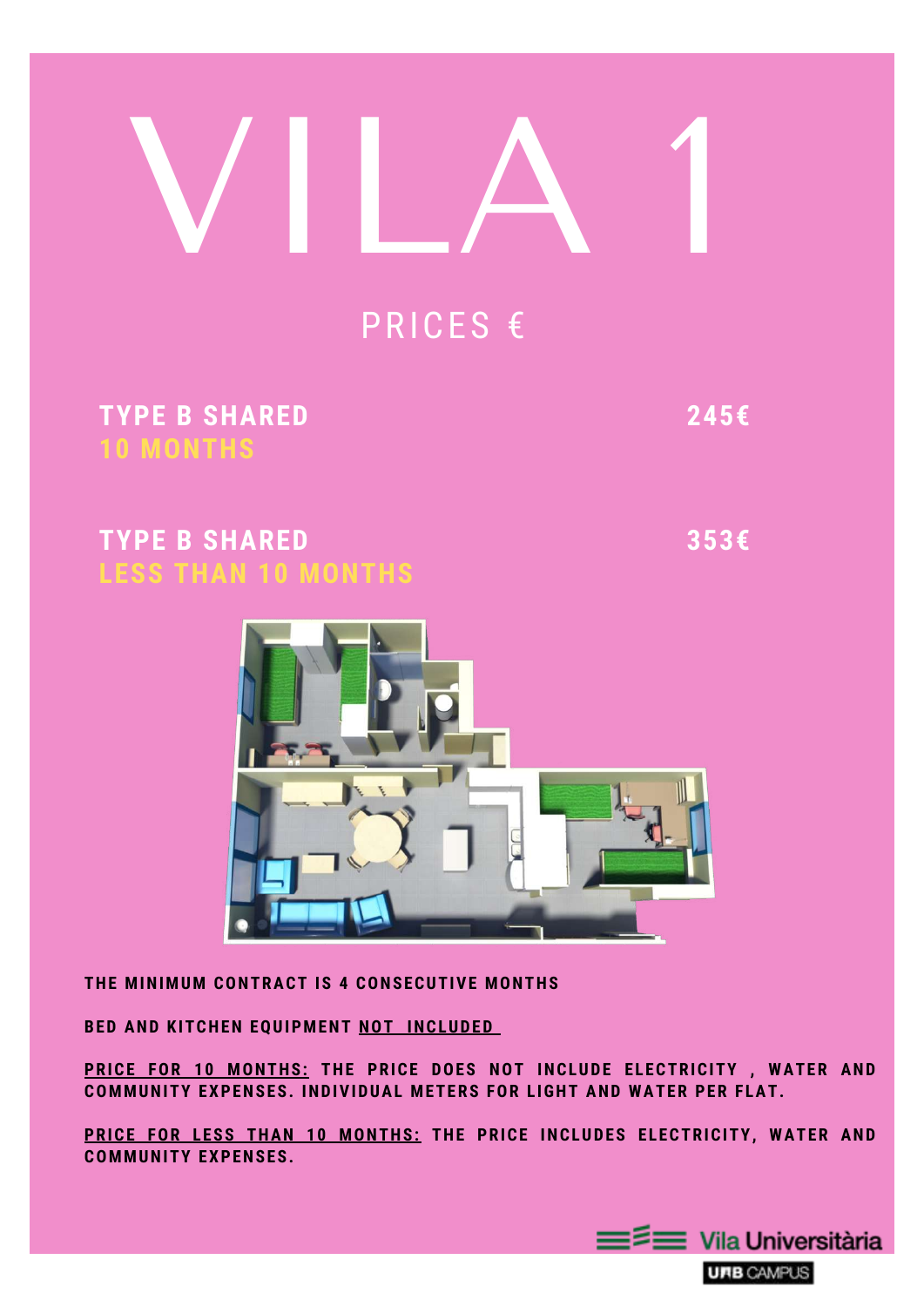#### **THE MINIMUM CONTRACT IS 4 CONSECUTIVE MONTHS**

#### **BED AND KITCHEN EQUIPMENT NOT INCLUDED**

**PRICE FOR 10 MONTHS: THE PRICE DOES NOT INCLUDE ELECTRICITY , WATER AND COMMUNITY EXPENSES. INDIVIDUAL METERS FOR L IGHT AND WATER PER F LAT.**

# VILA 1 PRICES €

**PRICE FOR LESS THAN 10 MONTHS: THE PRICE INCLUDES ELECTRICITY, WATER AND COMMUNITY EXPENSES.**





| <b>TYPE T SHARED</b><br><b>10 MONTHS</b>               | 254E |
|--------------------------------------------------------|------|
| <b>TYPE T SHARED</b><br><b>LESS THAN 10 MONTHS</b>     | 365E |
| <b>TYPE T INDIVIDUAL</b><br><b>10 MONTHS</b>           | 356E |
| <b>TYPE T INDIVIDUAL</b><br><b>LESS THAN 10 MONTHS</b> | 482€ |

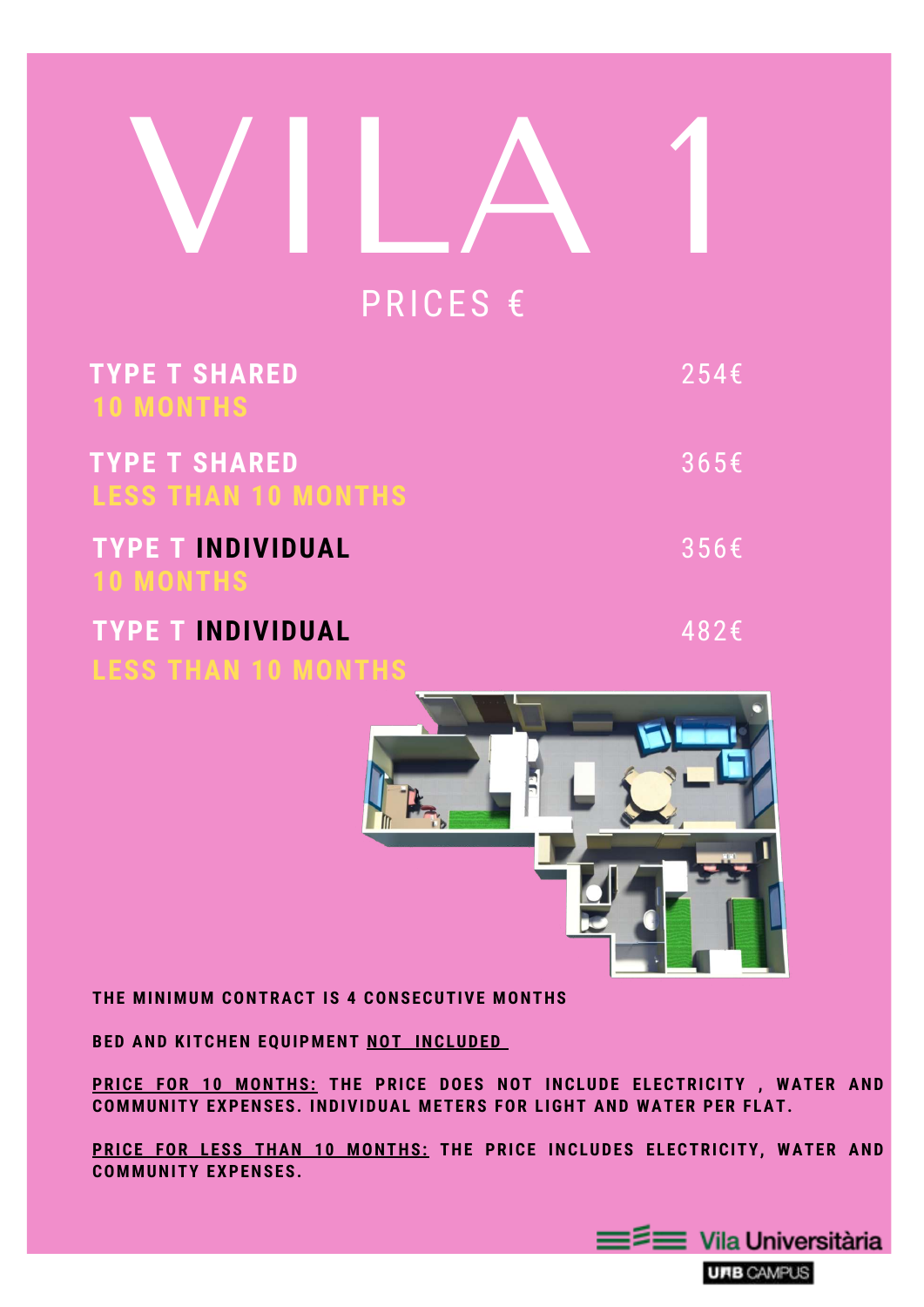#### **THE MINIMUM CONTRACT IS 4 CONSECUTIVE MONTHS**

#### **BED AND KITCHEN EQUIPMENT NOT INCLUDED**

**PRICE FOR 10 MONTHS: THE PRICE DOES NOT INCLUDE ELECTRICITY , WATER AND COMMUNITY EXPENSES. INDIVIDUAL METERS FOR L IGHT AND WATER PER F LAT.**

# VILA 1 PRICES €

**PRICE FOR LESS THAN 10 MONTHS: THE PRICE INCLUDES ELECTRICITY, WATER AND COMMUNITY EXPENSES.**



| <b>TYPE D SHARED</b><br><b>10 MONTHS</b>               | $239\epsilon$    |
|--------------------------------------------------------|------------------|
| <b>TYPE D SHARED</b><br><b>LESS THAN 10 MONTHS</b>     | $349\epsilon$    |
| <b>TYPE D INDIVIDUAL</b><br><b>10 MONTHS</b>           | 487 <sup>2</sup> |
| <b>TYPE D INDIVIDUAL</b><br><b>LESS THAN 10 MONTHS</b> | 669E             |

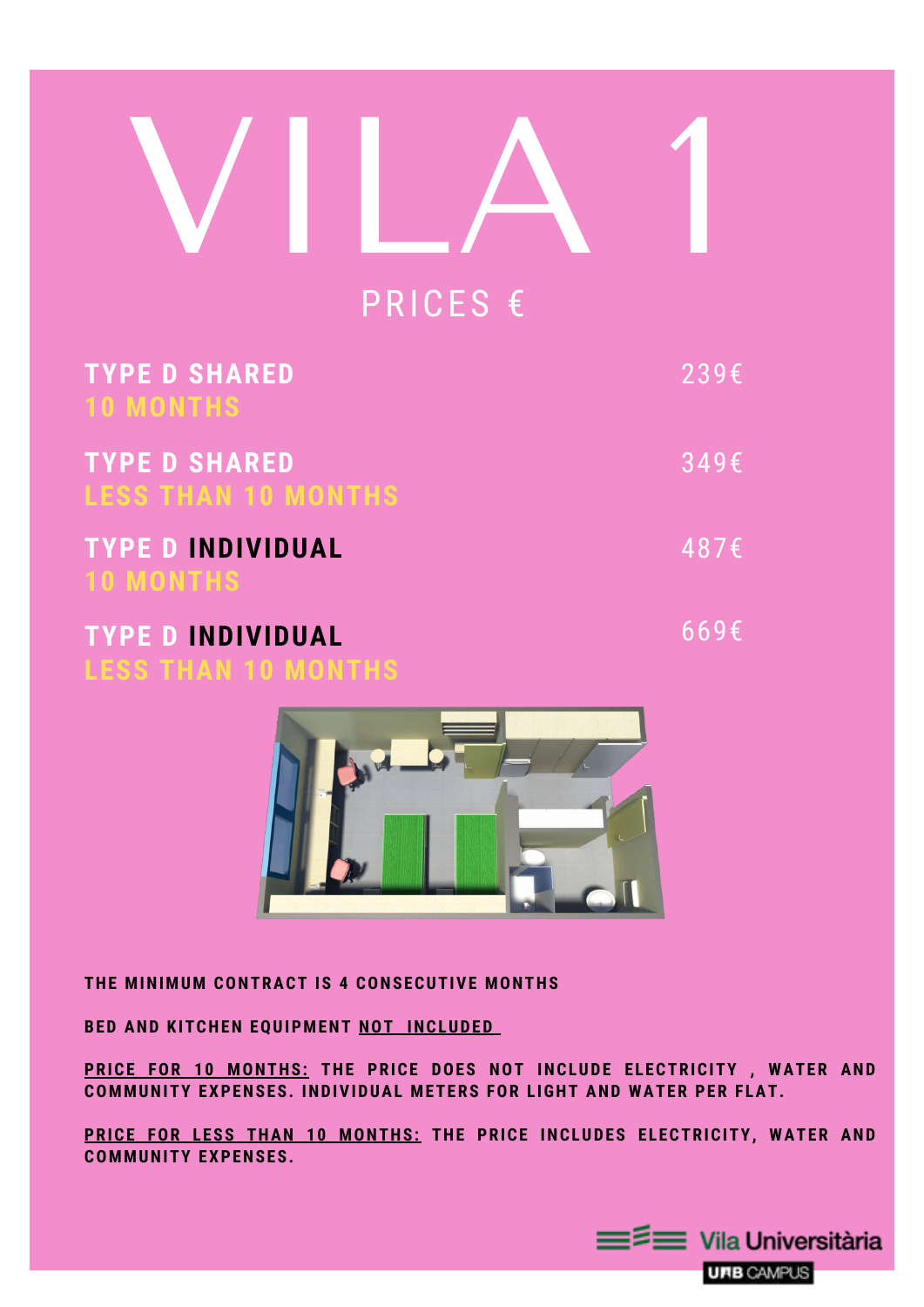# IMPORTANT INFORMATION

### NECESSARY CONDITIONS FOR RENEWTHE CONTRACT:

**1- BE UP TO THE DATE WITH YOUR PAYMENTS**

**2- HAVE SPANISH ACCOUNT NUMBER AND HAVE BROUGHT THE NUMBER**

**3- ACCEPTANCE LETTER OF UAB FOR 2022/23**

- If your contract ends in May, you should come as soon as possible for renew it

for JUNE, JULY AND AUGUST. The renovation in May is ONLY for September in advance

- From the 1ST of June we cannot guarantee the renovation for the next academic year

- If you want to come back in October or in advance, you have to do the renovation in May. We will keep the deposits until you come back. We will not confirm you the flat number, until your arrival

**CANCELLATION OF THE RENEWAL:** You have until 31st of July to cancel the renewal with the returning of the deposits. After 31st of July, you will only recover the deposits with an academic reason.



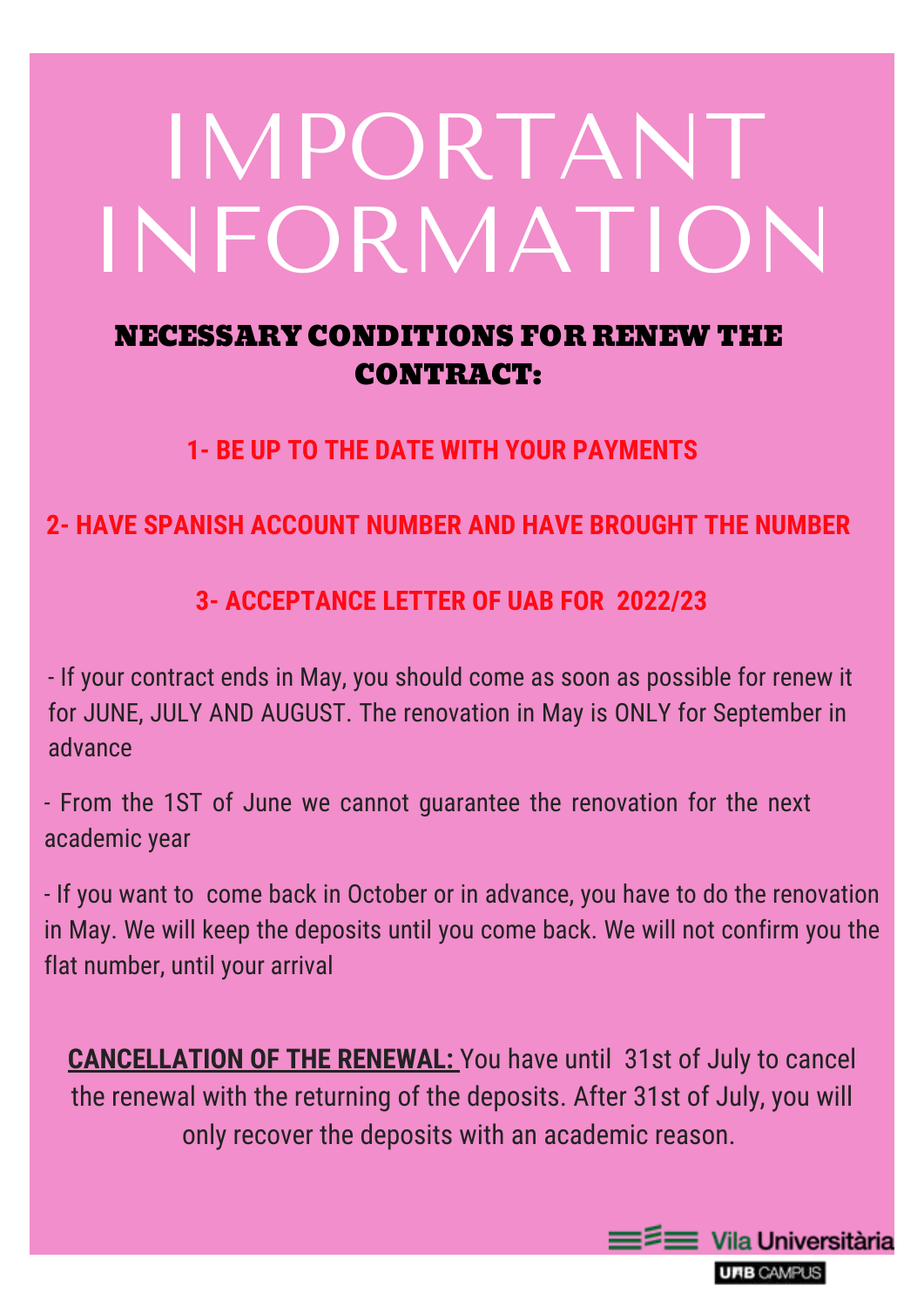# IMPORTANT INFORMATION

## **RENEWAL POLICY**

**In the approved renewal policy for the 2022-2023 academic year, it has been considered necessary to limit the possibility of renewing maximum to 6 academic years in order to facilitate the entry of new residents, since Vila Universitària must cover the needs of temporary accommodation on the campus of the UAB.**

# **The maximum contract in Vila Universitaria will be 6 years.**

# **You can contact Raquel Jiménez for more information about your renovation options**